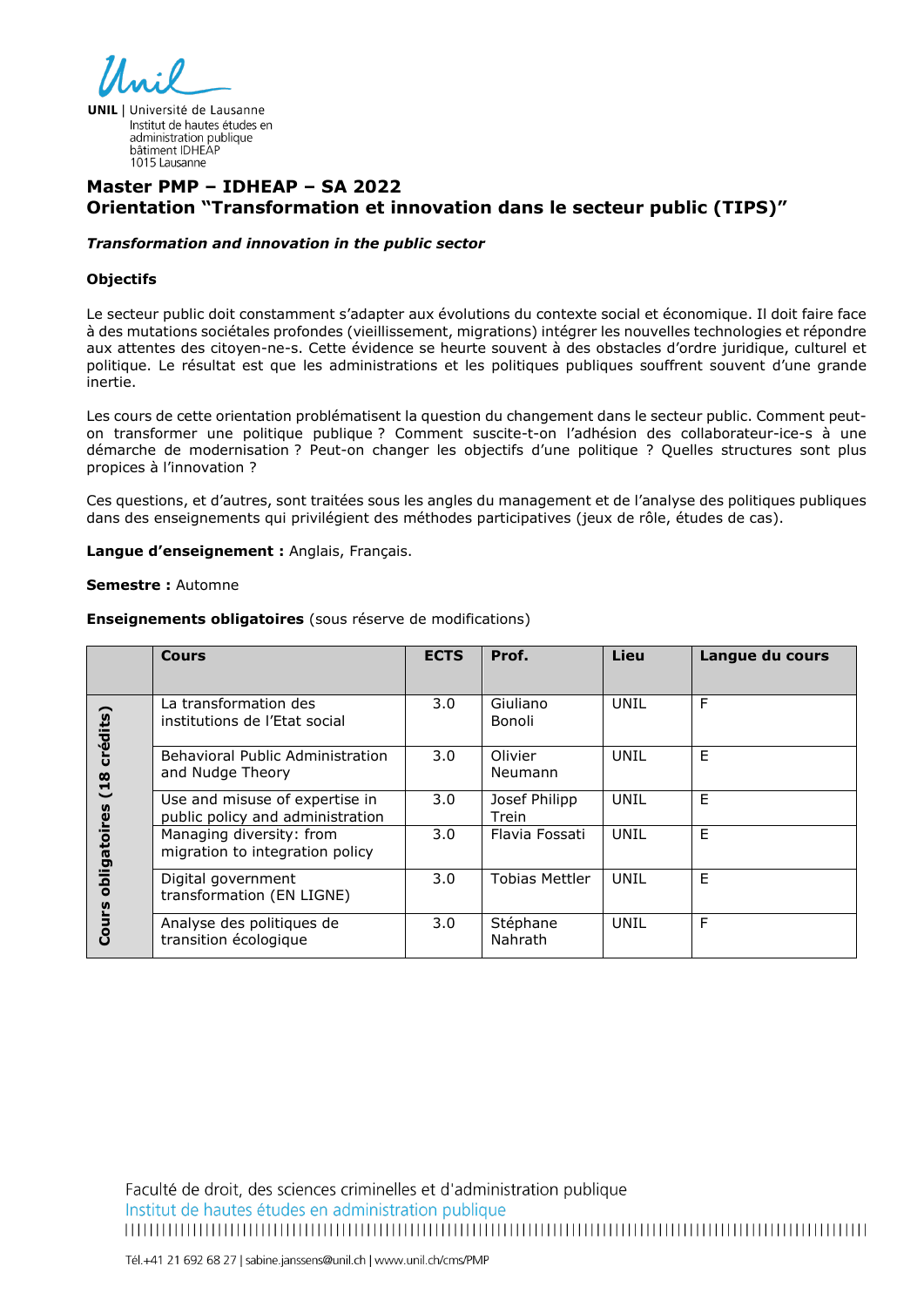# **La transformation des institutions de l'Etat social – SA 2022**

**Transforming social welfare institutions** 

## **Teaching Staff**: **Giuliano Bonoli**

E-mail : giuliano.bonoli@unil.ch

### **Course in English**

Year: x 2. Year

Type: x Course

Semester: Autumn

ECTS: 3 ECTS

#### . . . . . . . . . . . . . . . . . . .

### **Subject**

The course focuses on the process of adapting social welfare institutions to socio-economic, demographic and political change.

## **Objective**

- Understand the factors that shape the process of welfare state reform in Switzerland and in Europe
- Gain familiarity with models of policy change
- Gain empirical knowledge of the process of reorientation of social policy towards the promotion of employment (activation).
- Apply the models of policy change to real world examples of policy change in Switzerland

### **Content**

The following topics will be presented and discussed:

**Challenges to the welfare state.** The welfare states that we have inherited from the postwar years are under pressure because of population aging, labour market transformations, globalization, the multicultural society, and other developments. What do these mean for the sustainability of our social welfare institutions?

**Model of policy change.** When and how do governments decide to change a course of policy? What models are available in the literature? What are the obstacles?

**The activation turn.** In Europe and beyond countries are reforming their welfare states by giving them a new objective: the promotion of labor market participation. How is this reorientation taking place? What obstacles are the most important ones?

**Active labor market policies (ALMPs).** ALMPs are the main tool public policies can use to promote the labor market participation of disadvantaged people. Do they work? How? What are the most promising interventions?

**Reforms in Switzerland.** Examples of reforms that have contributed to the activation turn at the federal level and in some cantons.

Teaching methods include (limited) ex-cathedra teaching, group discussions and role-playing exercises. The main product of the course is a group project called "innovation exercise" that is built gradually as we move through the various sessions.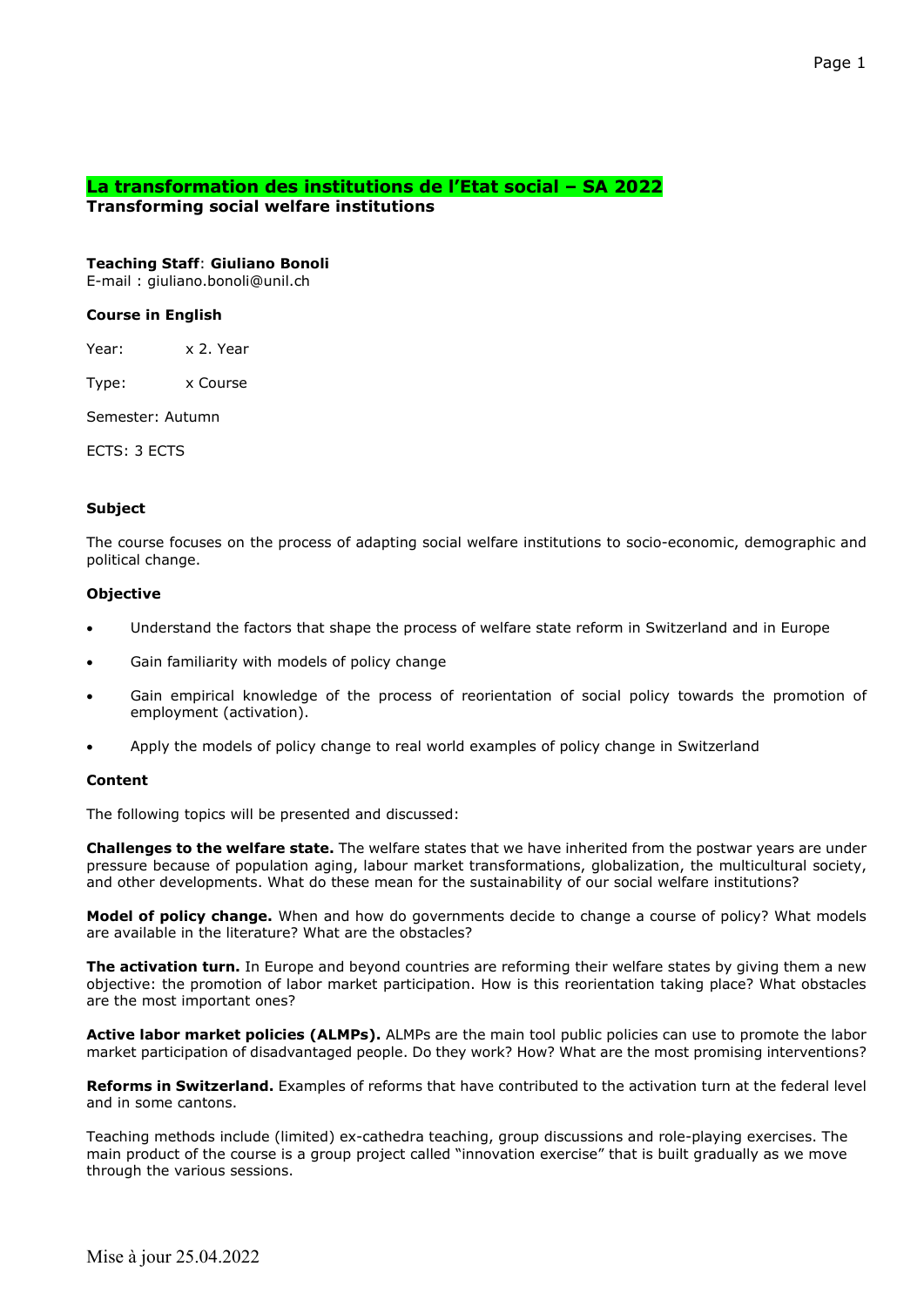# **First Try**

x Document à rendre

# **Second Try**

x Travail personnel à rendre hors session

# **Exam Language**

- x Français
- x Allemand
- x Anglais<br>x Italien
- Italien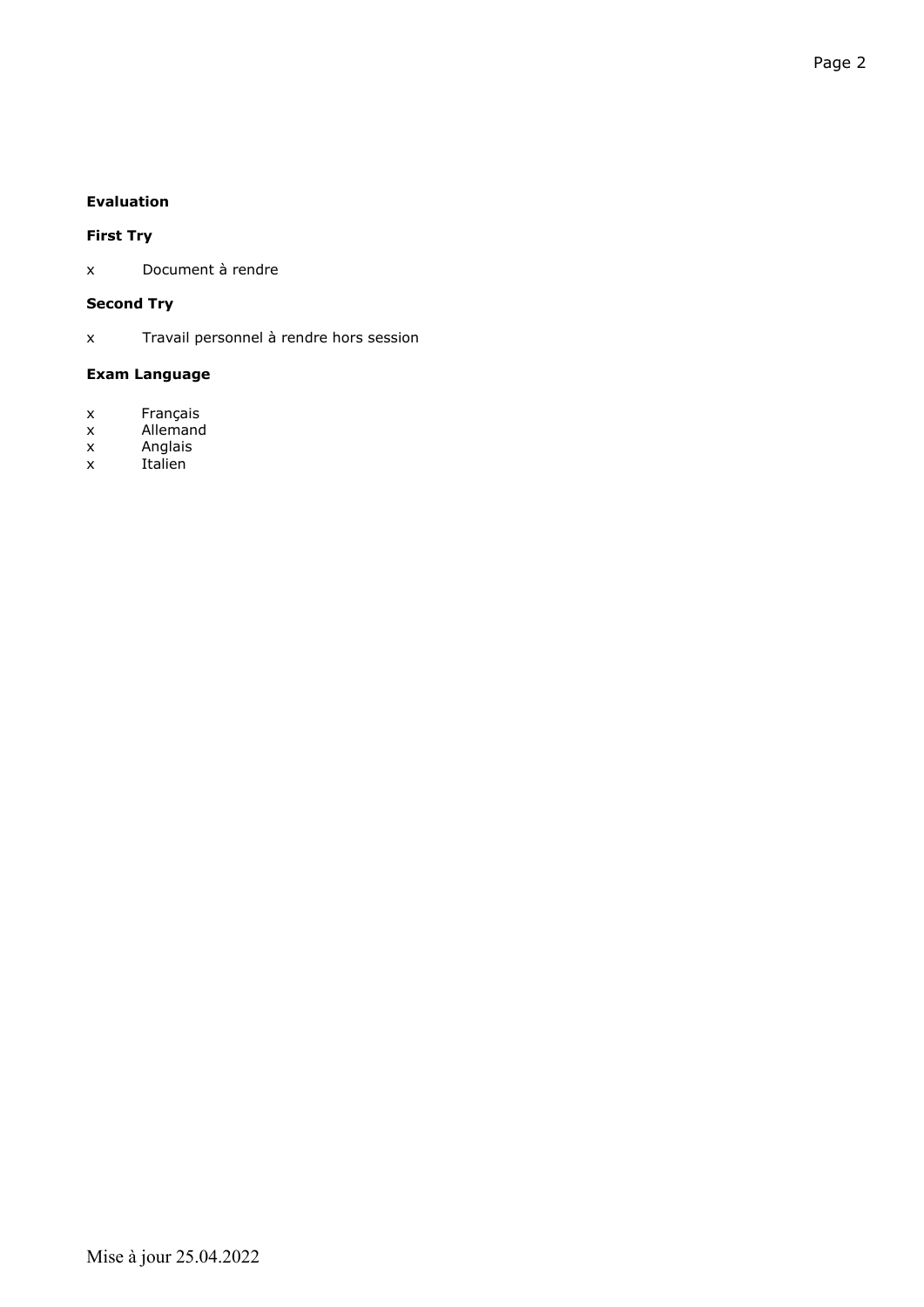# **Behavioural Public Administration and Nudge Theory– SA 2022**

**Administration publique comportementale et la théorie du Nudge** 

#### **Professeur responsable : Prof. Oliver Neumann**

Adresse E-mail : oliver.neumann@unil.ch

### **Enseignement en anglais**

Année : x 2ème année

Type : x Cours

Semestre : Automne

Valeur ECTS : 3 Crédits

#### **Subject**

Behavioral Public Administration and Nudge Theory – Solving Public Problems using Psychology?

#### **Objective**

Students in this seminar will learn about the fundamental theories in the field of Behavioral Public Administration / Behavioral Economics, most of which are rooted in behavioral psychology. After learning about certain aspects of rational choice theory, which regards the human as a homo oeconomicus, they will get to know literature that challenges the notion that people are fully rational and carefully think about all options available. Students will also learn about various cognitive biases that were identified in past research and how these affect human decision-making, often leading to irrational decisions. Moreover, students will acquire knowledge on how to address specific cognitive biases through instruments such as Nudging and the MINDSPACE-approach to gently alter the previously irrational or harmful behavior for the better. Another important aspect of the course will be the ethical challenges and risks associated with Behavioral Public Administration approaches, which students of this field should always consider very carefully. After taking this course, students should be able to apply stateof-the-art theories and methods related to Behavioral Public Administration in practice, and they should be able to successfully write a Master's thesis in this field.

### **Content**

Over the past few years, an increasing number of governments, for instance in the USA, France and the UK, have created specialized "Nudge" units to gently motivate citizens to make better decisions, both for society and for themselves. This trend is linked to the research field of Behavioral Public Administration. Grimmelikhuijsen, Jilke, Olsen and Tummers (2017) describe Behavioral Public Administration "as the interdisciplinary analysis of public administration from the micro-level perspective of individual behavior and attitudes by drawing on recent advances in our understanding of the underlying psychology and behavior of individuals and groups. This definition has three main components: (1) individuals and groups of citizens […] are the unit of analysis; (2) it emphasizes the behavior and attitudes of these people; and, most importantly, (3) it does so by integrating insights from psychology and the behavioral sciences into the study of public administration." In this course, a particular focus will be on the role of cognitive biases and irrational behavior in causing public problems, such as environmentally harmful behavior despite good intentions or noncompliance with behavioral recommendations in pandemics (e.g. the coronavirus pandemic). Furthermore, different approaches for public administrations as well as for other public and semi-public organizations to change harmful or irrational behavior in individuals will be explored and discussed. Central to this discussion will be the concept of Nudging. Nudging "is any aspect of the choice architecture that alters people's behavior in a predictable way without forbidding any options or significantly changing their economic incentives. (Thaler and Sunstein 2009, 6)". To give an example for a simple nudge: If in a meeting, apples and large pieces of cake were offered, participants would on average eat 12.7g of apples and 93.9g of cake. When apples were sliced up and smaller pieces of cake where offered, this would predictably change the amounts of apples (20.4g)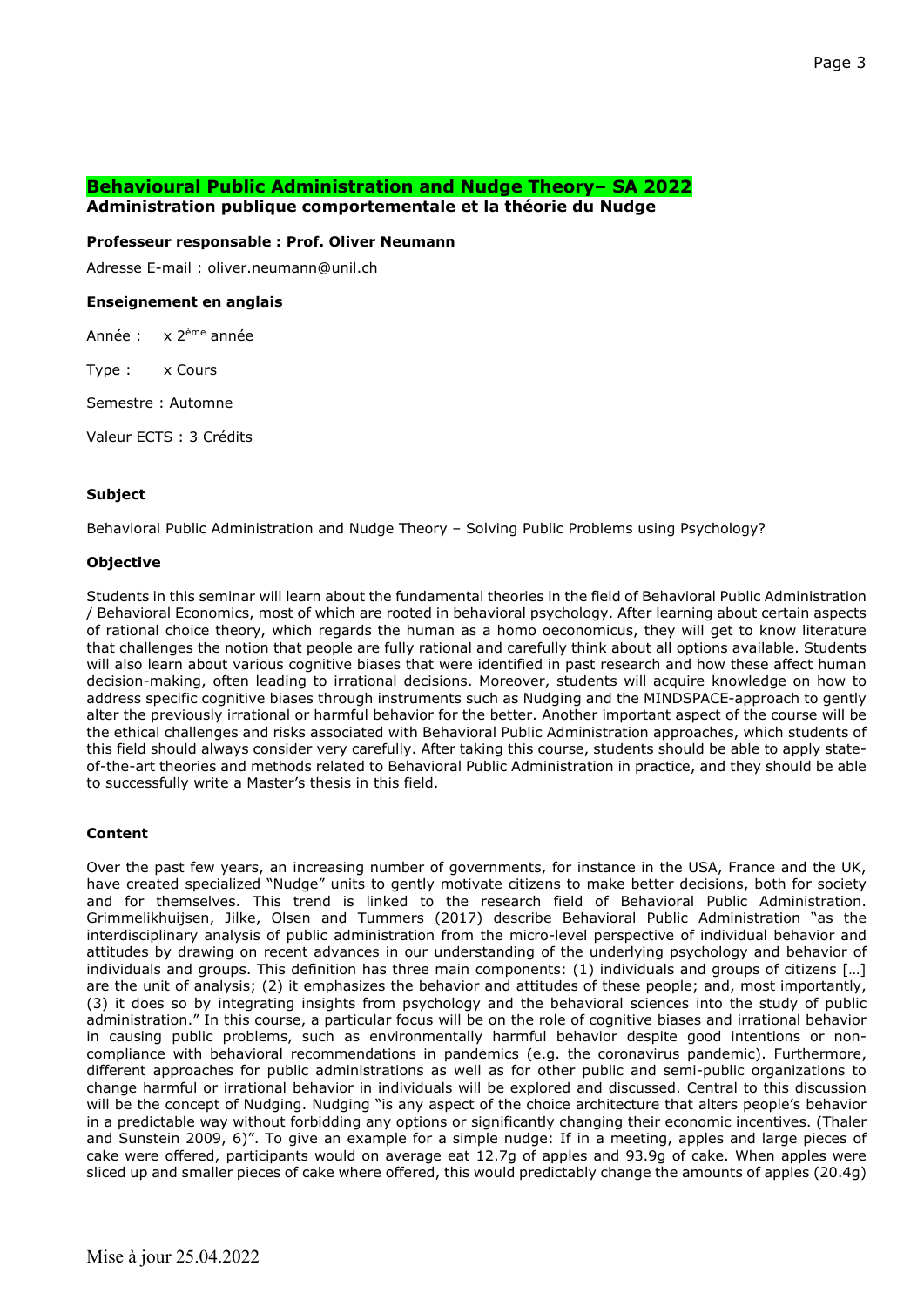and cake (61.2g) eaten, just by modifying the choice architecture. Similar nudges could be used to address other public problems such as obesity, alcohol abuse, debt, and the shift to sustainable mobility. Ethical issues and possible adverse effects of nudging and similar approaches will also be central elements of this course.

#### **Bibliography**

See syllabus

### **Evaluation**

Each participant in the seminar will write a seminar paper (10 pages max.) on a select topic or practical application of Behavioral Public Administration and Nudge Theory. The grade of the seminar paper will count 60% towards the overall grade. Each participant will also give a course presentation and a short presentation of her or his seminar paper proposal, which will count 20%. In addition, each student will once serve as a discussant of another participant's presentation, which will count 10%. The remaining 10% will be graded with regard to regular active participation.

#### **First Try**

x Document à rendre (Deg)

#### **Re try**

x Travail personnel à rendre hors session (R)

#### **Evaluation language**

- x Français
- x Allemand
- x Anglais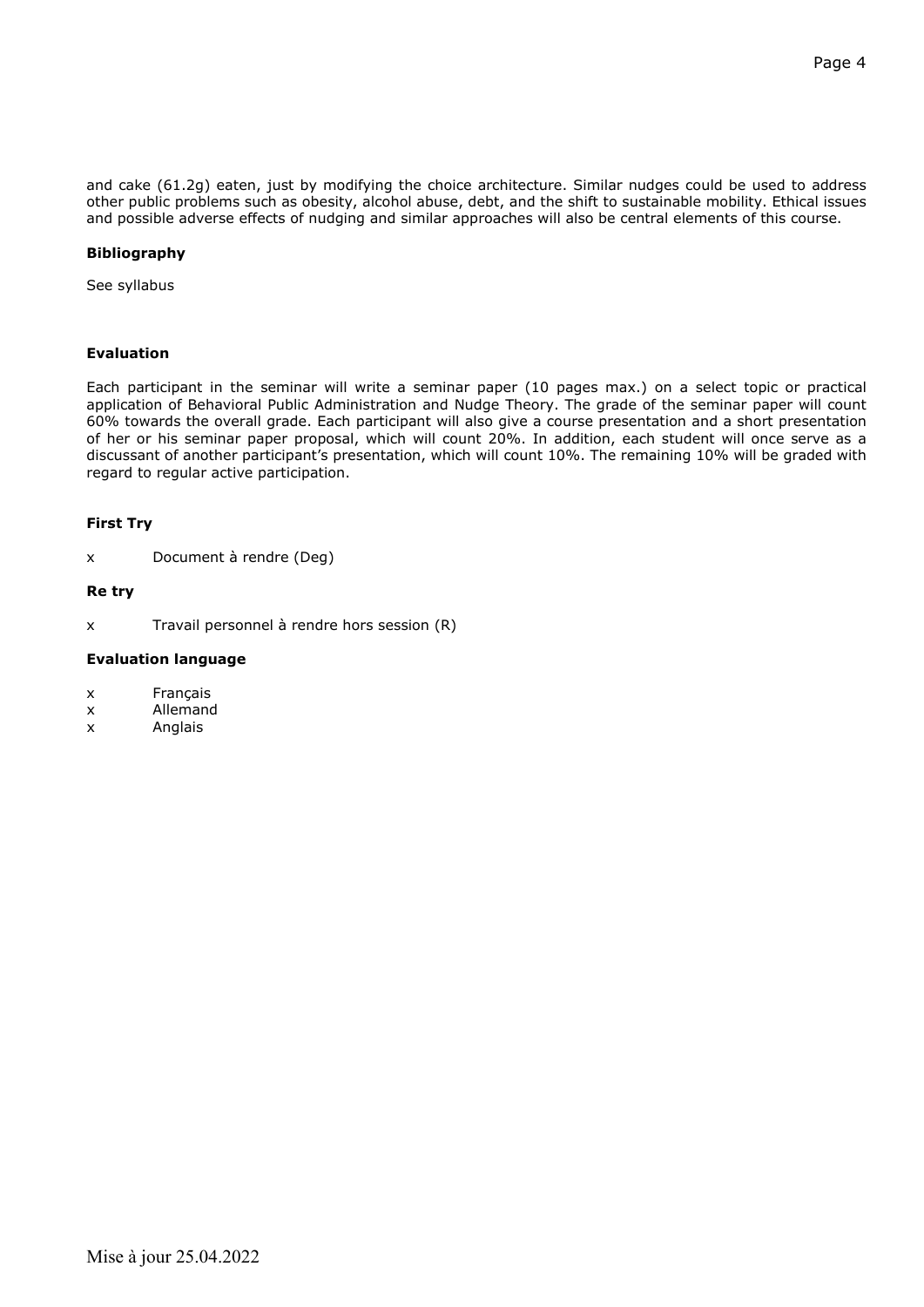# **Digital government transformation – SA 2022 – COURS UNIQUEMENT EN LIGNE !**

**Transformation digitale dans le secteur public**

### **Teaching Staff**: **Tobias Mettler**

E-mail : tobias.mettler@unil.ch

# **Course is in English**

Year: x 2. Year

Type: x Course

Semester: Autumn

ECTS : 3 ECTS

# **Sujet**

Digital government transformation.

# **Objectif**

Le séminaire s'articule autour de problématiques concernant le management de l'information et de la digitalisation du secteur public. Sur la base des développements théoriques et pratiques dans le domaine du management de l'information, vise à apporter les éléments nécessaires pour comprendre et pour gérer le processus de transformation digitale de l'administration publique. Les objectifs sont les suivants :

Apporter les derniers développements et donner une vision d'ensemble concernant la digitalisation du secteur public.

Examiner les techniques et concepts pour la transformation des organisations publiques et parastatales. Rendre attentif aux possibilités et défis futurs de la digitalisation du secteur public.

# **Contenu**

La transformation digitale n'est pas facile à comprendre. De ce fait, tous les thèmes sont présentés de sorte à donner une vision cohérente et actuelle quant aux développements technico-économiques les plus importants :

Nouvelles stratégies digitales et « business models » de la digitalisation dans le secteur public. Principes et logique de la transformation digitale.

Gestion des processus et évaluation des impacts des services digitaux.

Approches différentes pour l'innovation digitale et analyser des tendances technologiques.

### **Evaluation**

Il s'agit d'un travail de portfolio. Chaque jour du cours, il y a une petite tâche à accomplir. Tous les devoirs doivent être remis à la fin du cours. Les étudiants peuvent effectuer les tâches directement après la journée de cours ou à la fin des sessions en ligne.

# **Modalité d'évaluation**

x Document de groupe à rendre

# **Modalité des épreuves de rattrapage**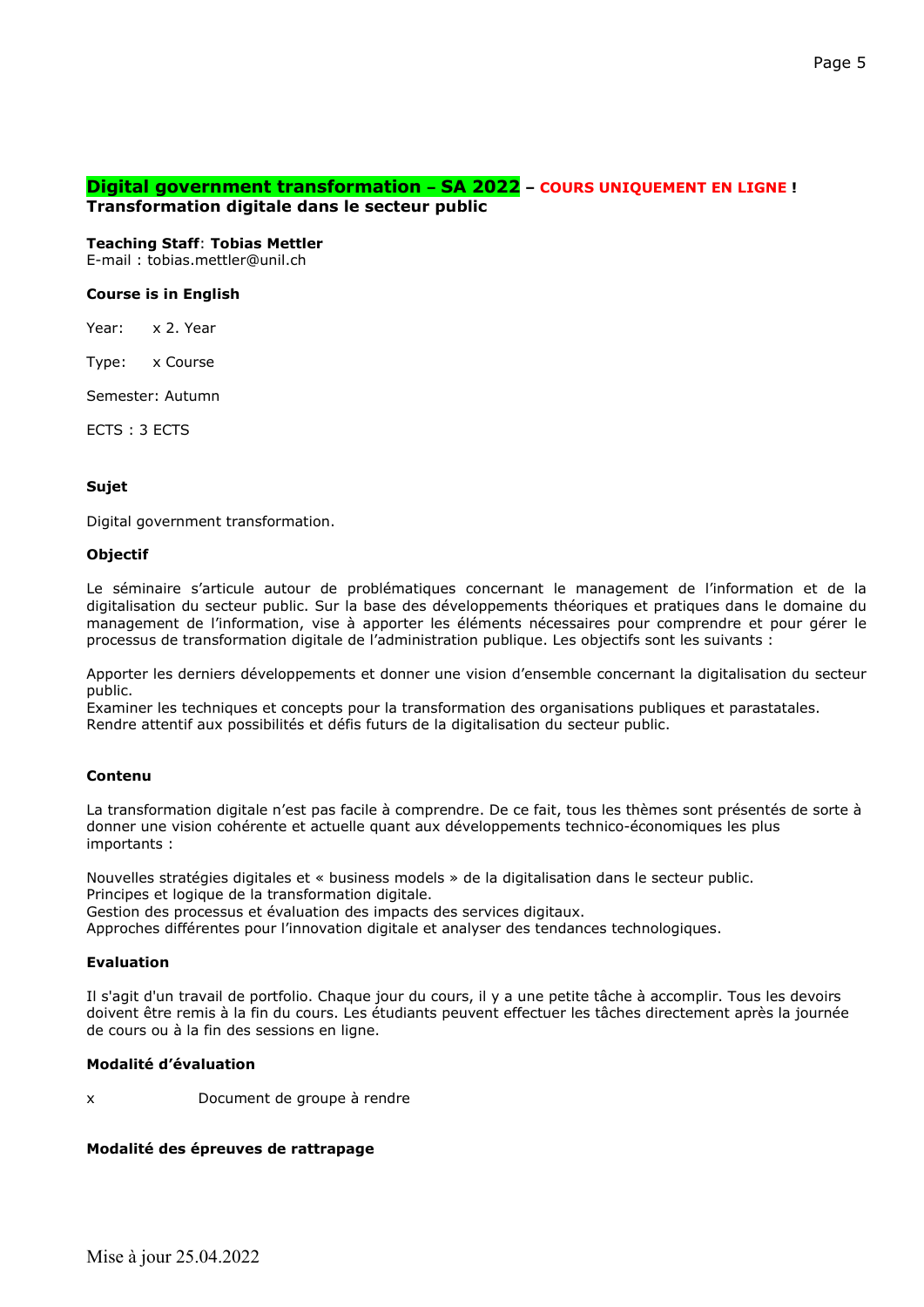x Travail personnel à rendre hors session (selon délais transmis par le professeur)

# **Langues d'épreuve**

x Anglais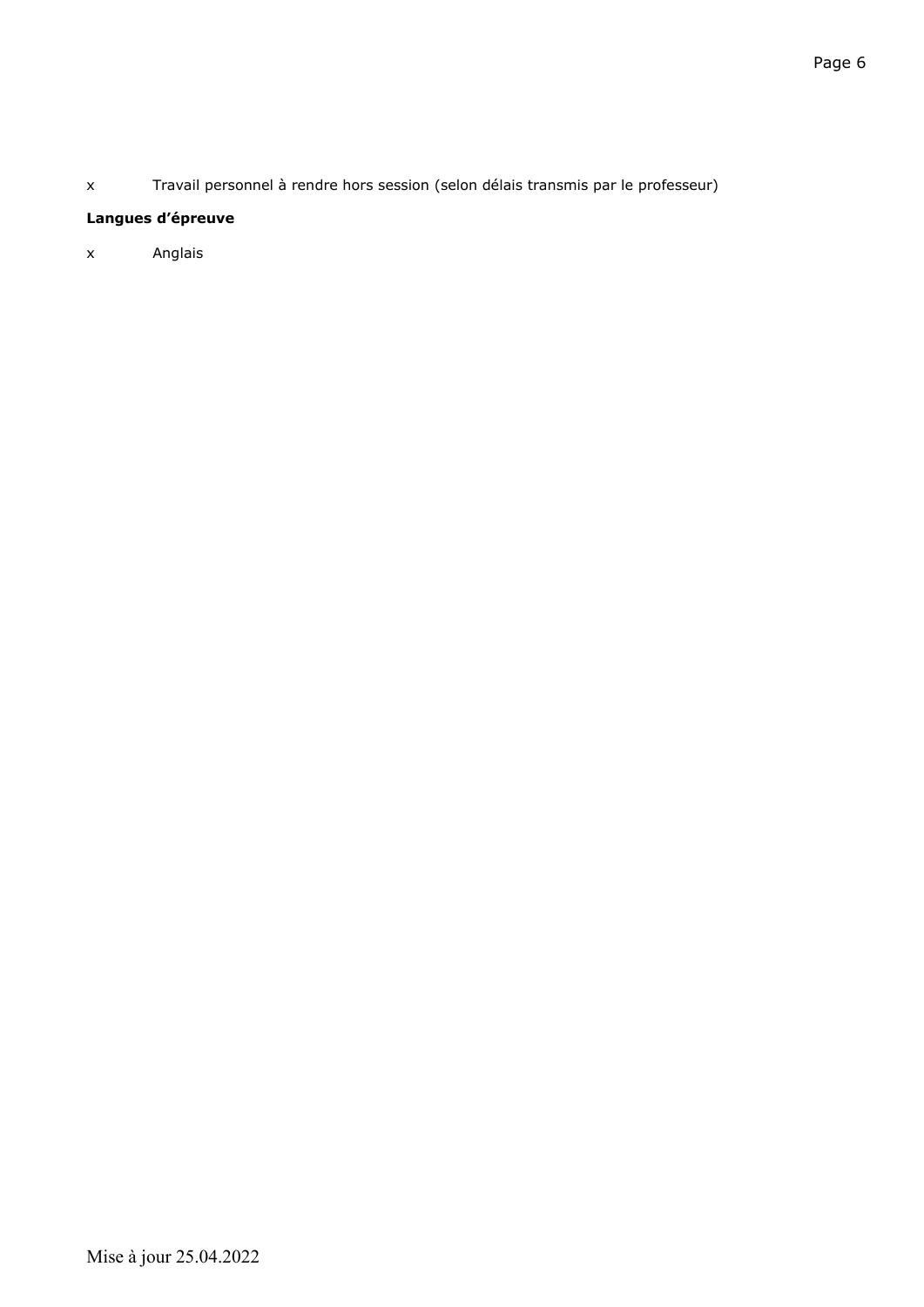# **Analyse des politiques de transition écologique – SA 2022**

# **Ecological transition policies**

**Enseignant responsable** : **Stéphane Nahrath**, Université de Lausanne Adresse E-mail : stephane.nahrath@unil.ch

### **Enseignement en français**

Année : x 2ème année

Type : x Cours

Semestre : Automne

Valeur ECTS : 3 Crédits

#### **Thème**

Analyse des politiques de transition écologique en Suisse et en Europe.

### **Objectif**

- Introduire les étudiants aux connaissances relatives à l'histoire et au fonctionnement des politiques environnementales contemporaines.
- Approfondir leur maîtrise du cadre d'analyse des politiques publiques abordé dans le cadre du séminaire de recherche 3 en analyse des politiques publiques (intitulé « penser l'impensable ») durant la première année – au travers de son application à différentes politiques environnementales (au travers notamment de la réalisation de travaux de groupes).
- Sensibiliser des étudiants aux aspects fondamentalement politiques des choix, présentés le plus souvent comme « techniques », au sein des différentes politiques environnementales.
- Introduire les étudiants aux débats en cours sur la notion de « transition écologique ».
- Mettre en lumière les principaux apports mais également les principales limites des politiques environnementales contemporaines, sous l'angle des exigences de la durabilité.
- Analyser les conditions de la transition écologique à partir de l'étude de quelques processus en cours.

Pour ce faire le cours est organisé de la manière suivante :

- Etape 1 : Présentation des principaux concepts, clés d'analyse et principes des politiques environnementales en Suisse.
- Etape 2 : Analyse comparée et mise en perspective des politiques environnementales classiques (ex. protection de l'air, de l'eau ou de la nature, etc.), avec les politiques de nouvelle génération (ex. climat, biodiversité, etc.). Mise en lumière des apports et des limites des politiques environnementales actuelles sous l'angle des exigences de la durabilité.
- Etape 3 : Etude critique de la notion de transition écologique.
- Etape 4 : Bilan des réflexions en cours en matière de transition écologique dans les domaines du climat, de l'énergie, de l'économie (circulaire), de la gestion des ressources génétiques, etc.

# **Contenu**

- Analyse des 4 étapes (mise à l'agenda, programmation, mise en œuvre et évaluation) et des 6 produits (définition du problème public, programme politico-administratif, arrangement politico-administratif, plans d'action, outputs, éléments évaluatifs) d'un cycle de politique environnementale.
- Analyse des configurations d'acteurs, de leurs ressources d'action, ainsi que des règles institutionnelles générales et spécifiques structurant les processus de politiques environnementales.
- Connaissance de l'évolution historique des logiques d'action des politiques environnementales.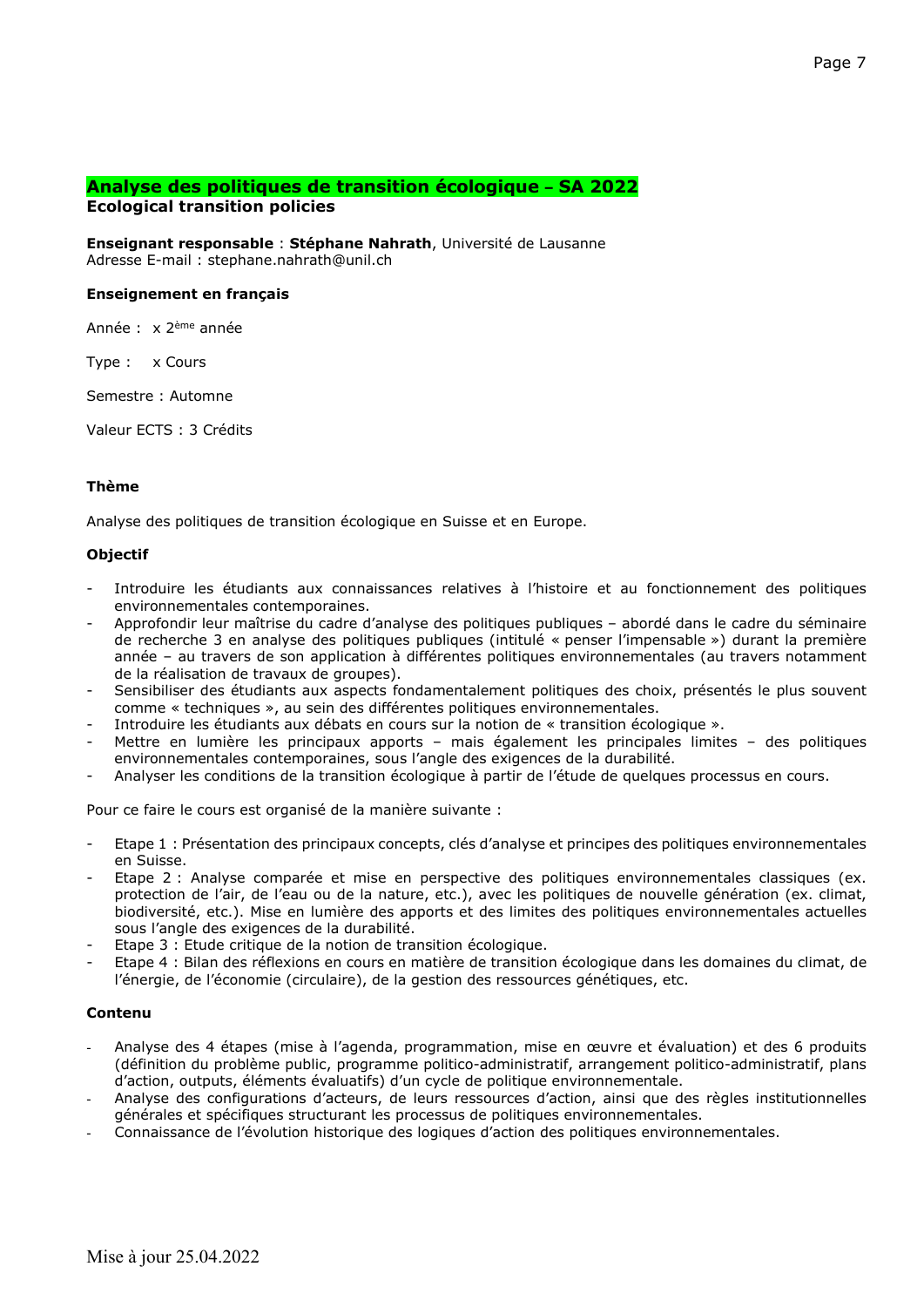- Analyse critique des grands principes causalité (« polleur-payeur »), prévention et précaution et les principales règles procédurales – étude d'impact sur l'environnement (EIE) et droit de recours des organisations de protection de l'environnement – caractéristiques des politiques environnementales.
- Connaissance des enjeux de coordination des politiques de protection et d'exploitation de l'environnement.
- Analyse critique des limites des politiques environnementales contemporaines à la lumière du développement durable.
- Introduction à l'approche ressourcielle.
- Mise en discussion critique de la notion de transition écologique à partir de lectures de textes.
- Interventions d'experts dans le domaine du de la transition énergétique, de l'économie circulaire et de la gestion des ressources génétiques.

Oral 20 min avec 20 min de préparation (sans document).

### **Modalités d'évaluation**

x Oral individuel - Temps de préparation : …**20'**…… Temps de passage\*: …**20'**……

# **Modalité des épreuves de rattrapage**

x Travail personnel à Rendre hors session (R)

# **Langue d'épreuve**

- X Français
- x Allemand
- x Anglais
- x Italien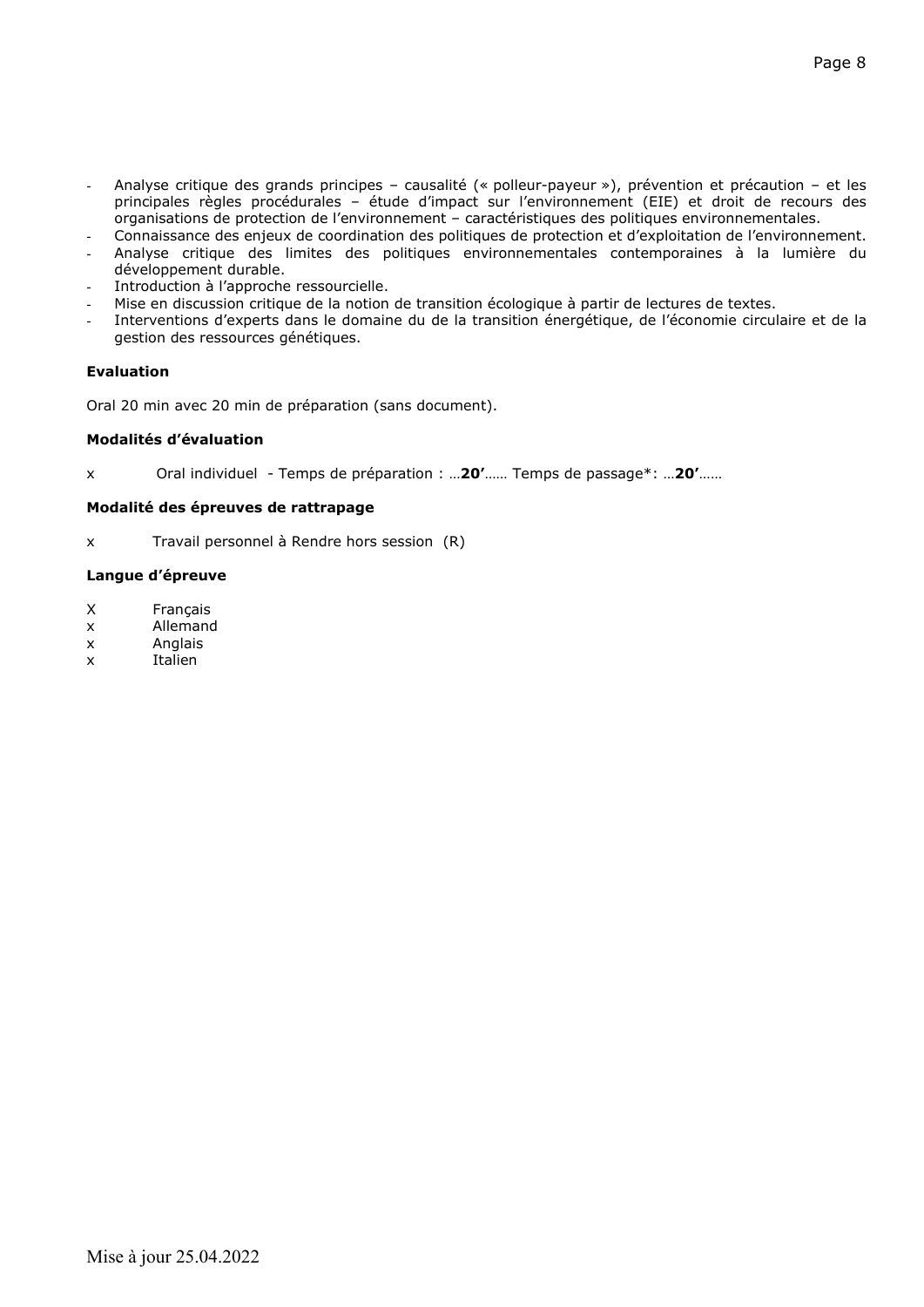# **Use and misuse of expertise in public policy and administration– A 2022**

**Bons et mauvais usages de l'expertise dans les politiques et l'administration publiques**

### **Enseignant responsable : Josef Philipp Trein**

Adresse e-mail : josefPhilipp.Trein@unil.ch

# **Enseignement en anglais**

Année : x 2ème année

Type : x Cours

Semestre : Automne

Valeur ECTS : 3 Crédits

# **Thème**

Understand the different ways in which politicians and bureaucrats use expertise

### **Objectif**

Politicians and bureaucrats face a variety of complex policy problems that require the usage of expertise. At the same time, decisionmakers face the challenge to explain such policy solutions to those who these policies target and consider their preferences. The usage of expertise in public policy and public administration is a longstanding research topic and an important part of the daily practice in public policy and public administration. Decisionmakers receive a variety of information about how to best design a policy solution. Research and practice show that the sources of such information as well as their usage can take very different forms. For example, scholars have demonstrated that decisionmakers use expertise to make better policies but also to achieve their personal political goals, such as re-election. This course of 3 credits aims at understanding how political and administrative actors in Switzerland and abroad use expertise in policymaking. Specifically, the course has the following goals. 1. Introduce students to the theories of expert use (broadly defined) in public policy and administration; 2. Understand the implications of these theories for the practice of public policy and administration; 3. Apply these theories to one specific policy example, for example a policy reform regarding climate change, gender equality, or public health; 4. Gain insights on the usage of expertise from a practical perspective; 5. Learn how write an applied case study based on the implications for practice from different theories.

### **Contenu**

The course consists of seven sessions of four hours. The content of the different sessions is as follows:

- 1. Introduction: Presentation of the concept of the course; presentation of case studies; presentation of methods.
- 2. Theory I: a.) Evidence-based policymaking; b.) Community input and experience as expertise
- 3. Theory II: a.) Political learning; b.) Heuristics and the use of evidence
- 4. Supervised (optional) work on case study
- 5. Practitioner intervention and supervised (optional) work on case study
- 6. Practitioner intervention and supervised (optional) work on case study
- 7. Presentation of case studies and conclusion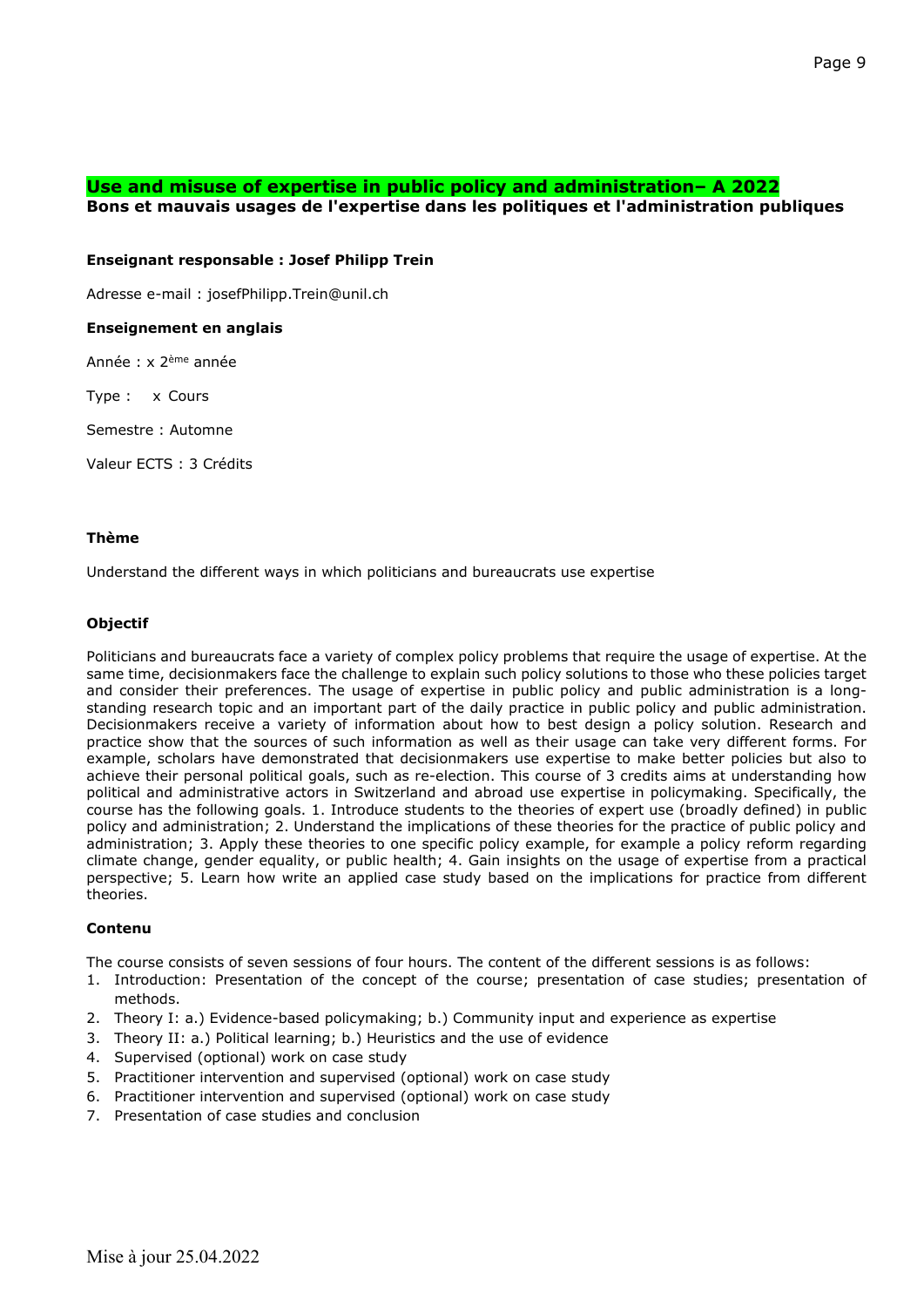Students will select a case study and work in groups on these cases. The case studies aim at analyzing the use of expertise in a policy process based on a real example. In the last session of the course, the groups will have to present their work to the group. Later on (towards the end of the semester) each group will need to submit a written report of their case study.

#### **Première tentative**

X Document à rendre (Deg)

#### **Rattrapage**

X Travail personnel à rendre (R) hors session

#### **Langues d'épreuve**

- X Français<br>X Allemand
- **Allemand**
- X Anglais

#### **Bibliographie**

Ansell, C. (2011). *Pragmatist Democracy. Evolutionary Learning as Public Philosophy*. Oxford: Oxford University Press.

Cairney, P., & Oliver, K. (2017). Evidence-based policymaking is not like evidence-based medicine, so how far should you go to bridge the divide between evidence and policy? *Health research policy and systems*, *15*(1), 1- 11.

Dumoulin, L., & Saurugger, S. (2010). Les policy transfer studies: analyse critique et perspectives. *Critique internationale*, (3), 9-24.

Dunlop, C. A., Radaelli, C. M., & Trein, P. (2018). "Introduction: The family tree of policy learning." In Dunlop, C. A., Radaelli, C. M., & Trein, P., *Learning in Public Policy* (pp. 1-25). Palgrave Macmillan, Cham.

Jones, B. D. (2003). Bounded rationality and political science: Lessons from public administration and public policy. *Journal of Public Administration Research and Theory*, *13*(4), 395-412.

Kamkhaji, J. C., & Radaelli, C. M. (2017). Crisis, learning and policy change in the European Union. *Journal of European Public Policy*, 24(5), 714-734.

Maggetti, M., & Gilardi, F. (2016). Problems (and solutions) in the measurement of policy diffusion mechanisms. *Journal of Public Policy*, *36*(1), 87-107.

Matschoss, K., & Repo, P. (2018). Governance Experiments in Climate Action: Empirical Findings from the 28 European Union Countries. *Environmental Politics*, *27*(4), 598-620.

Moseley, A., & Thomann, E. (2020). A behavioural model of heuristics and biases in frontline policy implementation. *Policy & Politics*.

Olejniczak, K., Borkowska-Waszak, S., Domaradzka-Widła, A., & Park, Y. (2020). Policy labs: the next frontier of policy design and evaluation?. *Policy & Politics*, *48*(1), 89-110.

Petts, J., & Brooks, C. (2006). Expert conceptualisations of the role of lay knowledge in environmental decisionmaking: challenges for deliberative democracy. *Environment and planning A*, 38(6), 1045-1059.

Vagionaki, T., & Trein, P. (2020). Learning in political analysis. *Political Studies Review*, 18(2), 304-319.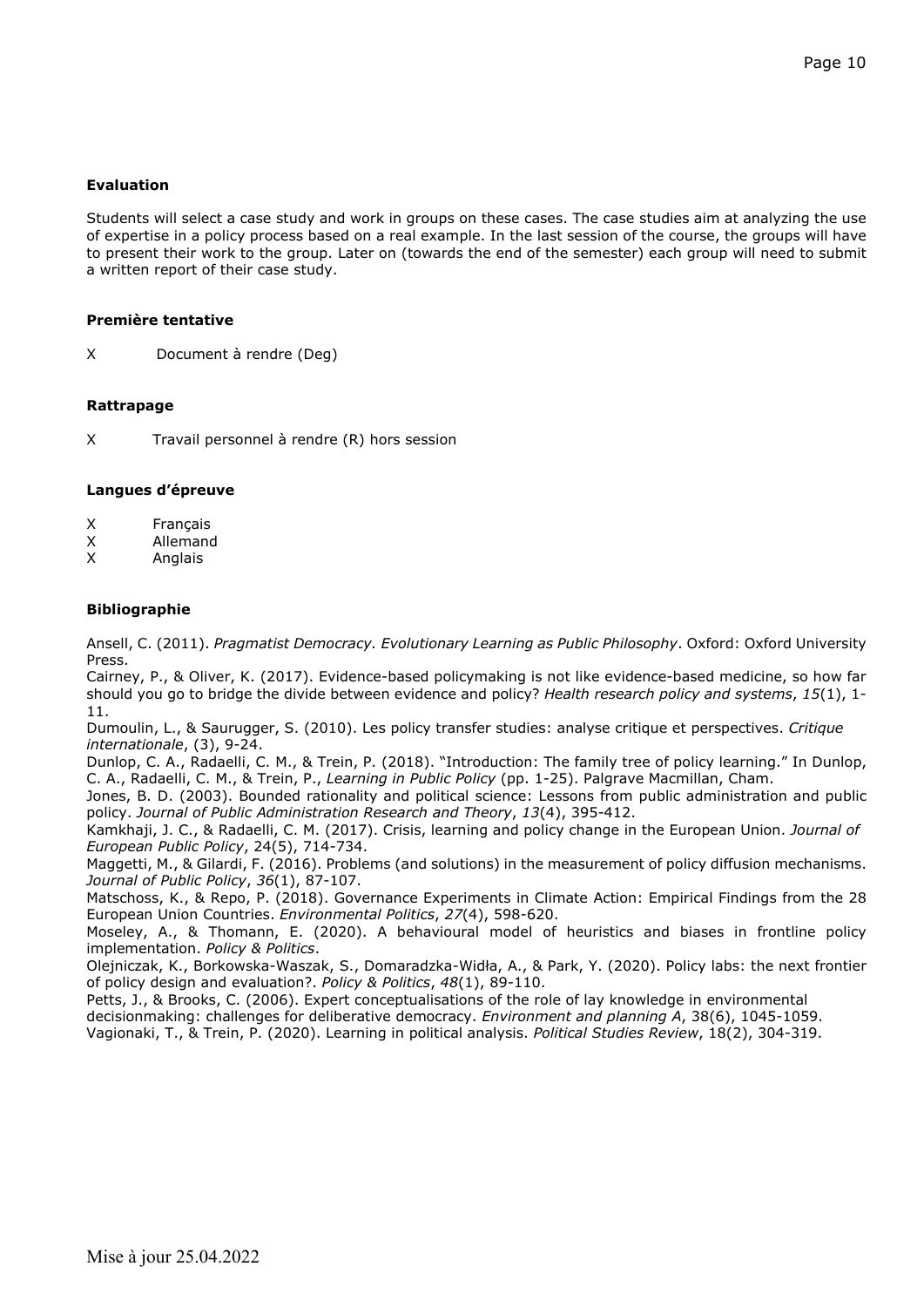## **Managing diversity: from migration to integration policy - SA 2022 Gérer la diversité : de la politique de l'immigration à celle de l'intégration ?**

**Enseignant responsable :** Flavia Fossati

# The **course** is held in **English**

Adresse e-mail : [flavia.fossati@unil.ch](mailto:flavia.fossati@unil.ch)

Année : X 2ème année

Type : X Cours

Semestre : X Automne

ECTS : 3 ECTS

#### **Subject**

Introduction to the challenges of the successful socio-economic integration of immigrants in Western host societies.

### **Objective**

This master course introduces students to the challenges that immigrants, receiving societies and the state face in times of increasing migration movements. Integration of immigrant citizens into a destination society has become the central issue. We explore several areas that deal with integration and discuss some of the pressing questions in contemporary migration research: what variables explain immigrants' integration difficulties in destination country labour markets? Are natives supportive of integrating immigrants in Western welfare states? Do natives discriminate? Does integration work?

### **Content**

In this course, we first explore the general context in which international migration takes place. To this aim we discuss the most important theories that explain what triggers migration movements and why these continue over time. Moreover, we spotlight Switzerland and ask how immigration has changed over time. Then, we explore different policy areas that influence the reception and integration of immigrants in a host society. Our central question will be: how can immigrants be successfully integrated into a host society and what factors hinder their incorporation? To answer this question, we first look at citizenship acquisition and analyse whether obtaining citizenship should rather be the reward for a successful integration, or whether it should be used as an instrument to incentivize increased integration effort. Second, knowing that labour market integration is pivotal for a successful social and economic participation in a host society, we analyse the challenges immigrants face when looking for a job in a new country and how these difficulties can be mitigated. Third, we analyse whether and to what extent immigrants are disadvantaged by the host country's welfare state and whether natives believe that immigrants are deserving of welfare support. Eventually, against the backdrop of the recent refugee crisis, we conclude the course by addressing issues related to specific difficulties that refugees face when settling in Western societies and policies to reduce their disadvantage.